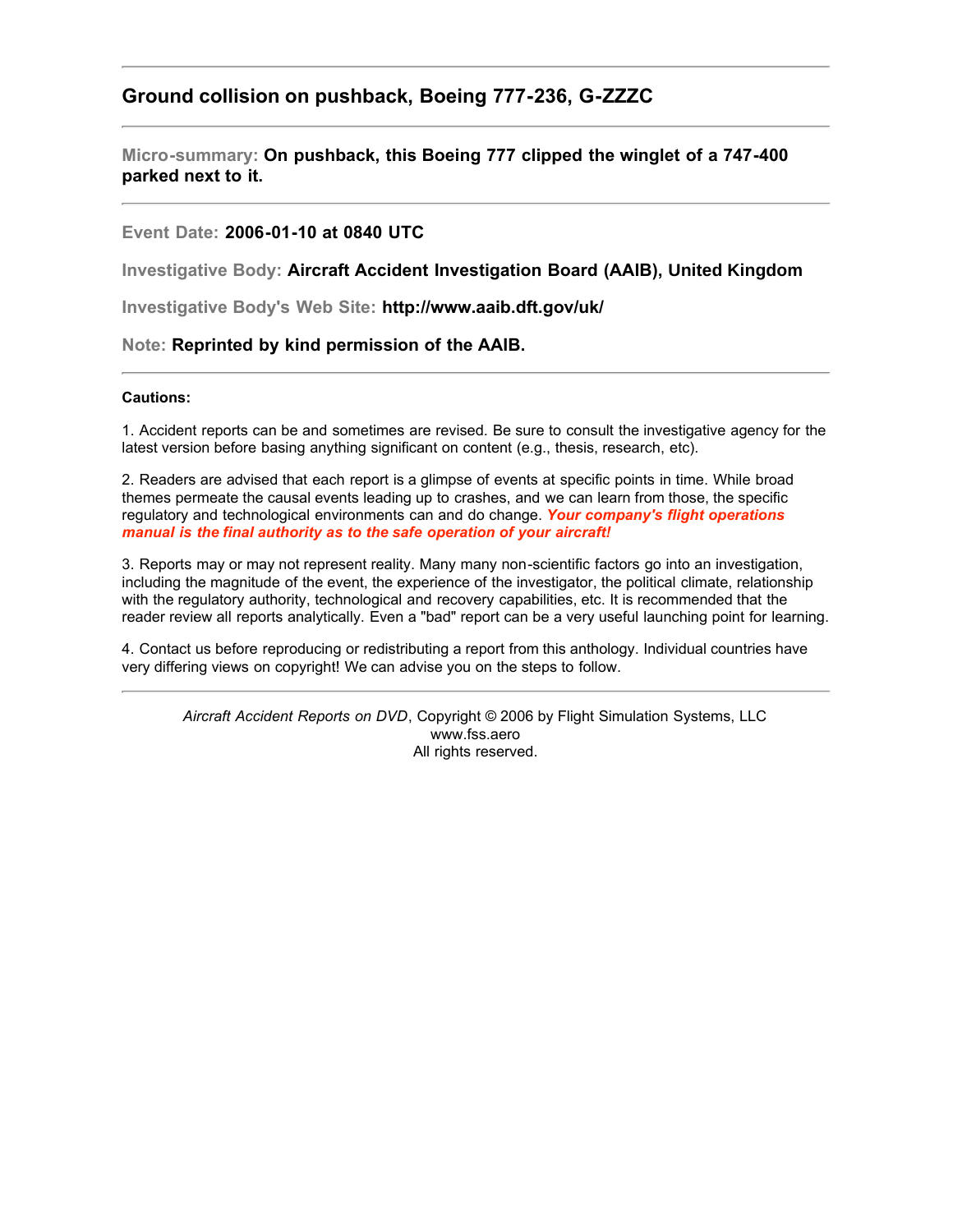#### **ACCIDENT**

| <b>Aircraft Type and Registration:</b> | Boeing 777-236, G-ZZZC                                                                           |                   |
|----------------------------------------|--------------------------------------------------------------------------------------------------|-------------------|
| No & Type of Engines:                  | 2 GE 90-76B turbofan engines                                                                     |                   |
| <b>Year of Manufacture:</b>            | 1995                                                                                             |                   |
| Date & Time (UTC):                     | 10 January 2006 at 0840 hrs                                                                      |                   |
| Location:                              | London (Heathrow) Airport                                                                        |                   |
| <b>Type of Flight:</b>                 | Public Transport (Passenger)                                                                     |                   |
| <b>Persons on Board:</b>               | $Crew - 14$                                                                                      | Passengers - 106  |
| Injuries:                              | Crew - None                                                                                      | Passengers - None |
| <b>Nature of Damage:</b>               | Minor damage to left wing tip                                                                    |                   |
| <b>Commander's Licence:</b>            | Airline Transport Pilot's Licence                                                                |                   |
| <b>Commander's Age:</b>                | 39 years                                                                                         |                   |
| <b>Commander's Flying Experience:</b>  | 8,600 hours (of which 3,600 were on type)<br>Last 90 days - 150 hours<br>Last 28 days - 78 hours |                   |

**Information Source:** Aircraft Accident Report Form submitted by the pilot and a detailed incident report from the aircraft operator

#### **Synopsis**

During the pushback from stand, the aircraft's left wing tip struck the right winglet of a Boeing 747-400 which was parked on the adjacent stand. The location of the stand necessitated a non-standard pushback procedure which potentially reduced clearance with aircraft on the adjacent stand, so additional staff in the form of wing / tail observers were required. During the pushback, ramp equipment at the edge of the stand interfered with the activities of the left wing tip observer who was distracted from his prime task of monitoring wing tip clearance. Although he signalled the driver to stop the pushback, there was insufficient time for the driver to stop his aircraft before it collided with the parked

Boeing 747‑400. A report by the aircraft operator made nine internal safety recommendations.

## **Description of the accident**

G-ZZZC had been prepared for a departure from Stand 422 at Heathrow Airport's Terminal 4. The stand was situated at the head of the 'Victor cul-de-sac', which necessitated a pushback onto the taxiway centreline. The adjacent stand (Stand 423) was occupied by a company Boeing 747-400, which was correctly positioned on the stand. It was daylight, the visibility was good and the apron surfaces were dry.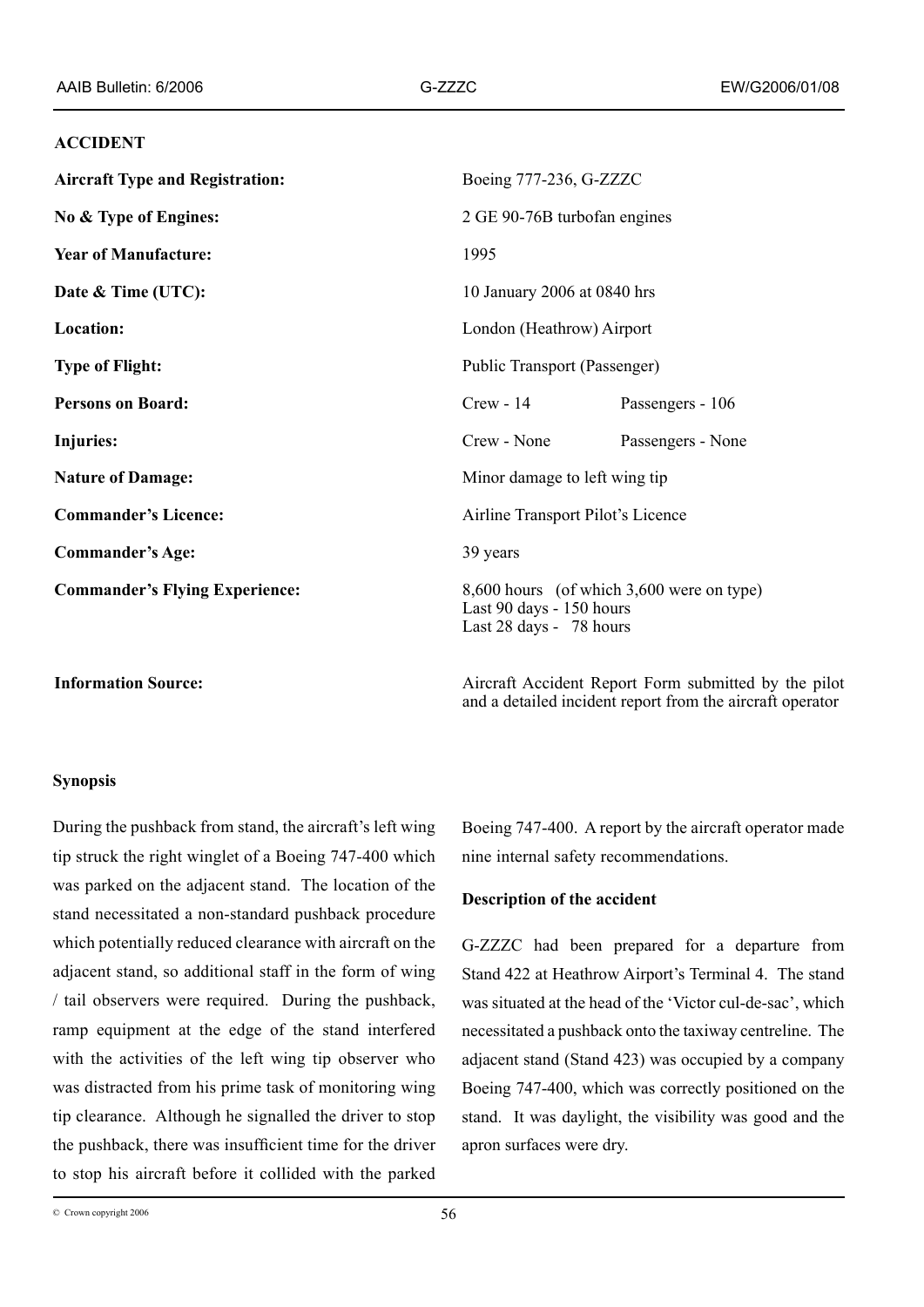The pushback team would normally consist of four members; the towbarless tractor (TBL) driver, the headset operator and two wing / tail observers. However, on this occasion only one observer had been allocated, due to staff shortages. The proximity of the head of the 'cul‑de‑sac' necessitated a modified pushback procedure. This entailed turning the aircraft tail to the right initially, as viewed by the TBL driver, then pushing the aircraft back to the rear of Stand 423 until there was sufficient room to reverse the turn. The tail was then turned to the left as the aircraft was

pushed back onto the taxiway centreline in readiness for taxiing out of the 'cul-de-sac' (Figure 1). The specific duties of the observers were to ensure safe clearance of the left wing tip during the initial pushback, and then to ensure clearance of the tail from the blast screen at the 'cul-de-sac' head during the latter stages of the manoeuvre. Any hazard was required to be communicated directly to the TBL driver by the use of approved hand signals, and this requirement meant that the observers were to remain in direct sight of the driver at all times during the pushback.



Figure 1. Aircraft positions at point of collision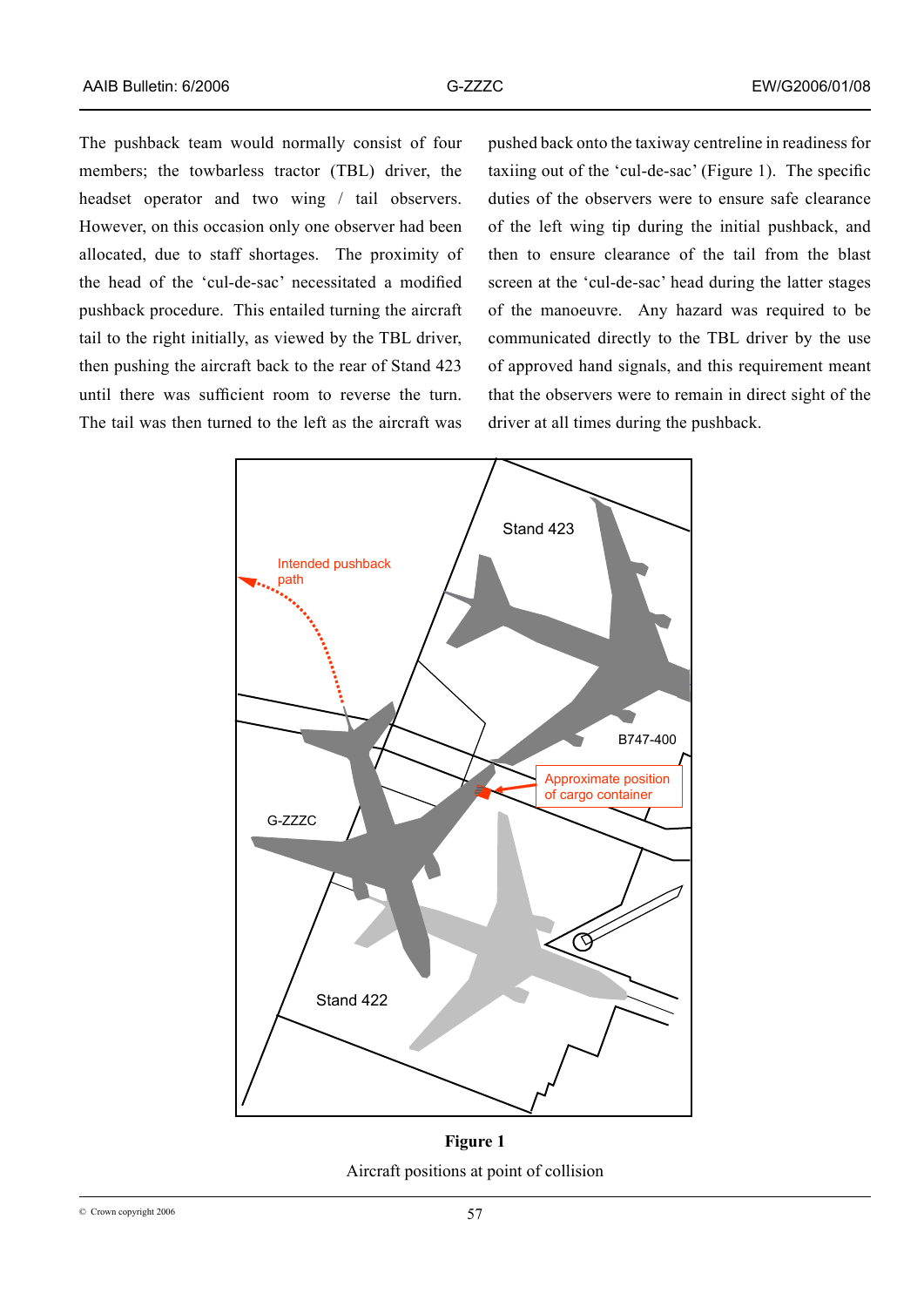It was common practice for aircraft cargo / baggage containers and their dolleys to be parked at the edge of the stand areas and in the clearway areas between stands. On this occasion, four container dolleys and one cargo container on its dolley were parked on the edge of Stand 422. The TBL driver and the headset operator had discussed the location of the container and dolleys, and had agreed they did not present a hazard to the pushback manoeuvre.

When ATC clearance for the pushback was received by the flight crew, only the TBL driver and headset operator were present, so there was a short delay to the departure before the third team member arrived. As he did so, he parked his vehicle in the interstand clearway area, made his way directly to an appropriate position to observe the left wing tip for the commencement of pushback and gave a 'safe' hand signal to the TBL driver. There was no discussion between the third team member and the driver or headset operator regarding the container and dolleys. The driver then commenced pushback, turning the aircraft so that it could be pushed back in a straight line behind the adjacent Boeing 747-400. The driver later considered that he might have oversteered the initial turn, but was conscious that the wing observer would warn him if there was insufficient wing tip clearance.

As the pushback progressed and the wing of G-ZZZC approached the Boeing 747-400, the wing observer found himself behind the container and may have been momentarily out of the driver's sight. As the wing observer moved around the container he continued to indicate a safe clearance by holding his arms out horizontally but shortly afterwards quickly changed the signal to an arms crossed 'stop' signal and shouted to the TBL driver. The driver saw the signal and stopped the pushback, but not before the left wing tip had struck the right winglet of the parked aircraft.

#### **Damage to aircraft**

The Boeing 747-400 right winglet was punctured by G‑ZZZC's left wing tip, which suffered damage to three static discharge wicks and the navigation light assembly. Both aircraft were taken out of service for repairs.

## **Personnel information**

All three members of the push back team were correctly trained and experienced in their respective tasks. Additionally, both the TBL driver and the wing observer were trained and experienced in each other's position as well as that of headset operator. All team members were within their company's working hours limitations and were fit for their duties. Both the driver and wing observer had received specific training with regards to operations from Stand 422.

## **Discussion**

The overall plan for the pushback was in accordance with the company procedures for Stand 422, though these required that two observers be allocated to the manoeuvre. This requirement had been introduced after a similar accident in 2002.

The TBL driver had initially over-steered to the extent that the subsequent straight pushback took the aircraft on a collision course with the Boeing 747-400. Since this was a recognised risk with pushbacks from Stand 422, the driver was dependent upon the presence and effectiveness of the wing tip observer who would be expected to signal if clearance was inadequate. Prior to pushback, the headset operator had drawn the driver's attention to the container and dolleys, and together they had agreed that these did not present a hazard to the pushback. Although the items may have presented no physical hazard to the aircraft, they were situated in the general area that the wing observer would be required